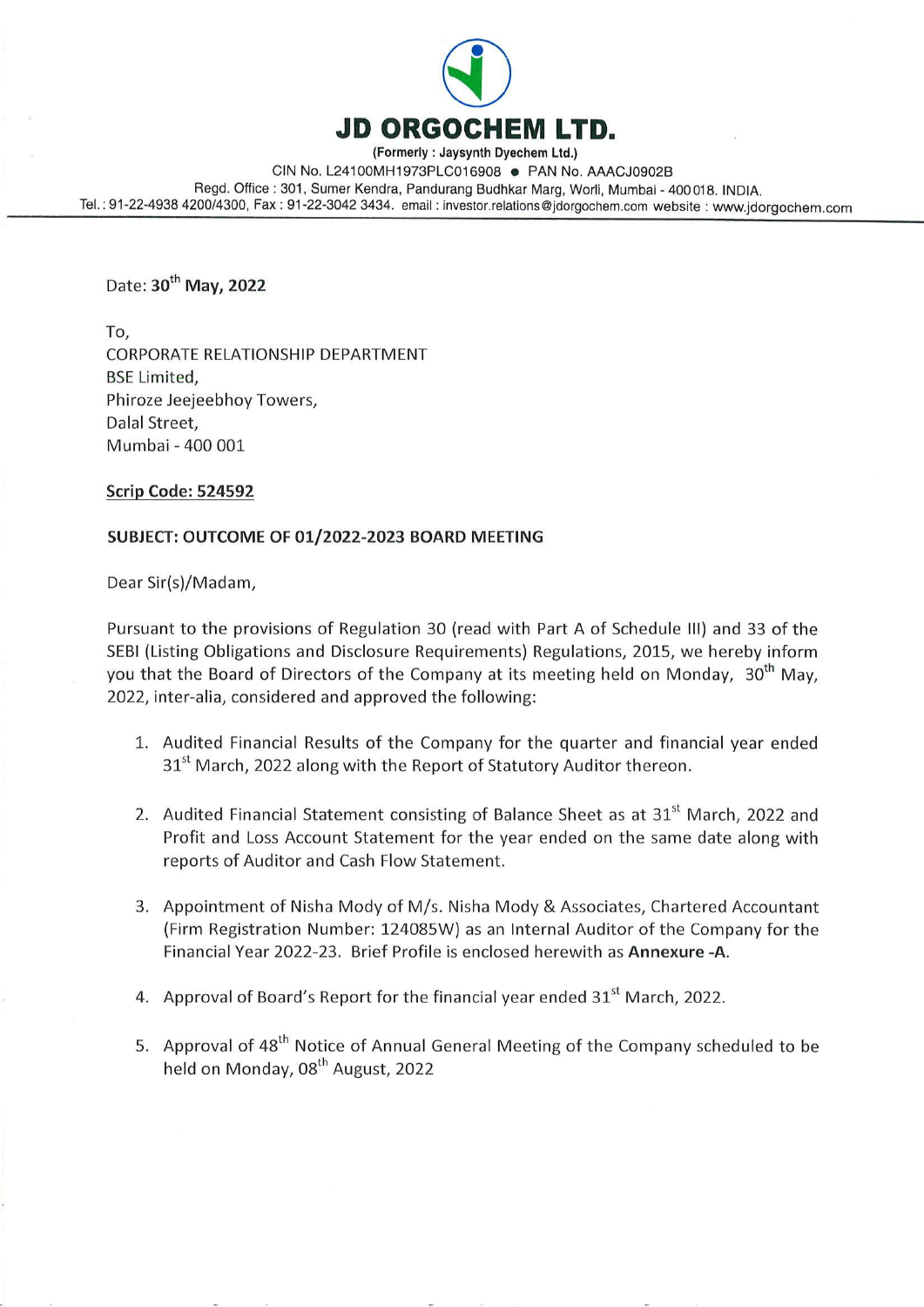6. Appointment of M/s. KDA & Associates, Practising Company Secretary as a Scrutinizer for the ensuing 48" Annual General Meeting of the Company.

The said meeting of Board of Directors of the Company commenced at 3.00 p.m. and concluded at 3.30 p.m.

Kindly take note of the same for your records.

Thanking you, Yours faithfully, For **JD ORGOCHEM LIMITED**<br>COCM

d,  $\sqrt{\phantom{a}}$  $\alpha$   $\alpha$   $\alpha$   $\alpha$  $O_{\lambda/2}$   $N = \sqrt{2}$ 

Shivani Shailesh Kawle Company Secretary & Compliance Officer Membership No. A63914 Registered office: 301, Sumer Kendra, P.B Marg, Worli, Mumbai- 400 018

cc:

Link Intime India Private Limited Central Depository Services (India) Limited National Securities Depository Limited